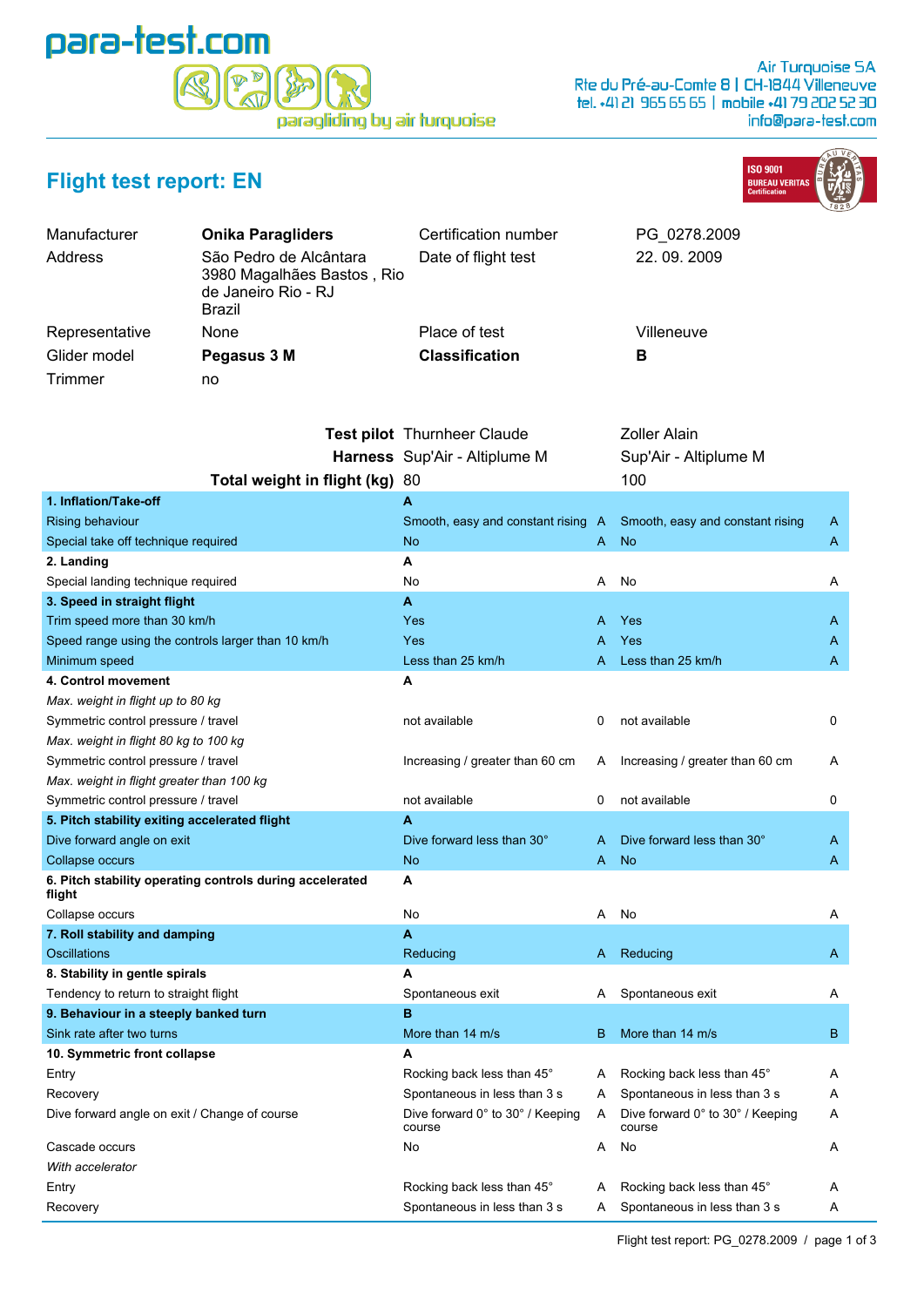| Dive forward angle on exit / Change of course                               | Dive forward 0° to 30° / Keeping<br>course                           | A | Dive forward 0° to 30° / Keeping<br>course                           | A |
|-----------------------------------------------------------------------------|----------------------------------------------------------------------|---|----------------------------------------------------------------------|---|
| Cascade occurs                                                              | No                                                                   | A | No                                                                   | A |
| 11. Exiting deep stall (parachutal stall)                                   | A                                                                    |   |                                                                      |   |
| Deep stall achieved                                                         | Yes                                                                  | A | Yes                                                                  | A |
| Recovery                                                                    | Spontaneous in less than 3 s                                         | A | Spontaneous in less than 3 s                                         | A |
| Dive forward angle on exit                                                  | Dive forward 0° to 30°                                               | A | Dive forward 0° to 30°                                               | A |
| Change of course                                                            | Changing course less than 45°                                        | A | Changing course less than 45°                                        | A |
| Cascade occurs                                                              | <b>No</b>                                                            | A | <b>No</b>                                                            | Α |
| 12. High angle of attack recovery                                           | A                                                                    |   |                                                                      |   |
| Recovery                                                                    | Spontaneous in less than 3 s                                         | A | Spontaneous in less than 3 s                                         | A |
| Cascade occurs                                                              | No                                                                   | A | No                                                                   | Α |
| 13. Recovery from a developed full stall                                    | A                                                                    |   |                                                                      |   |
| Dive forward angle on exit                                                  | Dive forward 0° to 30°                                               | A | Dive forward 0° to 30°                                               | A |
| Collapse                                                                    | No collapse                                                          | A | No collapse                                                          | A |
| Cascade occurs (other than collapses)                                       | N <sub>o</sub>                                                       | A | No                                                                   | A |
| Rocking back                                                                | Less than 45°                                                        | A | Less than 45°                                                        | A |
| Line tension                                                                | Most lines tight                                                     | A | Most lines tight                                                     | A |
| 14. Asymmetric collapse                                                     | в                                                                    |   |                                                                      |   |
| With 50% collapse                                                           |                                                                      |   |                                                                      |   |
| Change of course until re-inflation / Maximum dive forward or<br>roll angle | Less than 90° / Dive or roll angle A<br>15 $\degree$ to 45 $\degree$ |   | Less than 90° / Dive or roll angle 0°<br>to 15°                      | A |
| Re-inflation behaviour                                                      | Spontaneous re-inflation                                             | A | Spontaneous re-inflation                                             | A |
| Total change of course                                                      | Less than 360°                                                       | A | Less than 360°                                                       | A |
| Collapse on the opposite side occurs                                        | No                                                                   | A | No                                                                   | Α |
| <b>Twist occurs</b>                                                         | No                                                                   | Α | No                                                                   | A |
| Cascade occurs                                                              | No                                                                   | Α | No                                                                   | A |
| With 75% collapse                                                           |                                                                      |   |                                                                      |   |
| Change of course until re-inflation / Maximum dive forward or<br>roll angle | Less than 90° / Dive or roll angle<br>15 $\degree$ to 45 $\degree$   | A | 90° to 180° / Dive or roll angle 0° to<br>$15^{\circ}$               | A |
| Re-inflation behaviour                                                      | Spontaneous re-inflation                                             | A | Spontaneous re-inflation                                             | A |
| Total change of course                                                      | Less than 360°                                                       | A | Less than 360°                                                       | Α |
| Collapse on the opposite side occurs                                        | No                                                                   | A | No                                                                   | A |
| Twist occurs                                                                | No                                                                   | A | No                                                                   | Α |
| Cascade occurs                                                              | No                                                                   | A | No                                                                   | A |
| With 50% collapse and accelerator                                           |                                                                      |   |                                                                      |   |
| Change of course until re-inflation / Maximum dive forward or<br>roll angle | Less than 90° / Dive or roll angle A<br>15 $\degree$ to 45 $\degree$ |   | Less than 90° / Dive or roll angle<br>15 $^{\circ}$ to 45 $^{\circ}$ | Α |
| Re-inflation behaviour                                                      | Spontaneous re-inflation                                             | A | Spontaneous re-inflation                                             | A |
| Total change of course                                                      | Less than 360°                                                       | A | Less than 360°                                                       | Α |
| Collapse on the opposite side occurs                                        | No                                                                   | A | No                                                                   | Α |
| <b>Twist occurs</b>                                                         | No                                                                   | A | No                                                                   | A |
| Cascade occurs                                                              | No                                                                   | Α | No                                                                   | Α |
| With 75% collapse and accelerator                                           |                                                                      |   |                                                                      |   |
| Change of course until re-inflation / Maximum dive forward or<br>roll angle | 90° to 180° / Dive or roll angle<br>15 $^{\circ}$ to 45 $^{\circ}$   | B | 90° to 180° / Dive or roll angle 15°<br>to 45°                       | В |
| Re-inflation behaviour                                                      | Spontaneous re-inflation                                             | A | Spontaneous re-inflation                                             | A |
| Total change of course                                                      | Less than 360°                                                       | A | Less than $360^\circ$                                                | Α |
| Collapse on the opposite side occurs                                        | No                                                                   | Α | No                                                                   | A |
| Twist occurs                                                                | No                                                                   | A | No                                                                   | A |
| Cascade occurs                                                              | No                                                                   | A | No                                                                   | Α |
| 15. Directional control with a maintained asymmetric<br>collapse            | A                                                                    |   |                                                                      |   |
| Able to keep course                                                         | Yes                                                                  | A | Yes                                                                  | A |
| 180° turn away from the collapsed side possible in 10 s                     | Yes                                                                  | A | Yes                                                                  | A |
| Amount of control range between turn and stall or spin                      | More than 50 % of the<br>symmetric control travel                    | A | More than 50 % of the symmetric<br>control travel                    | A |